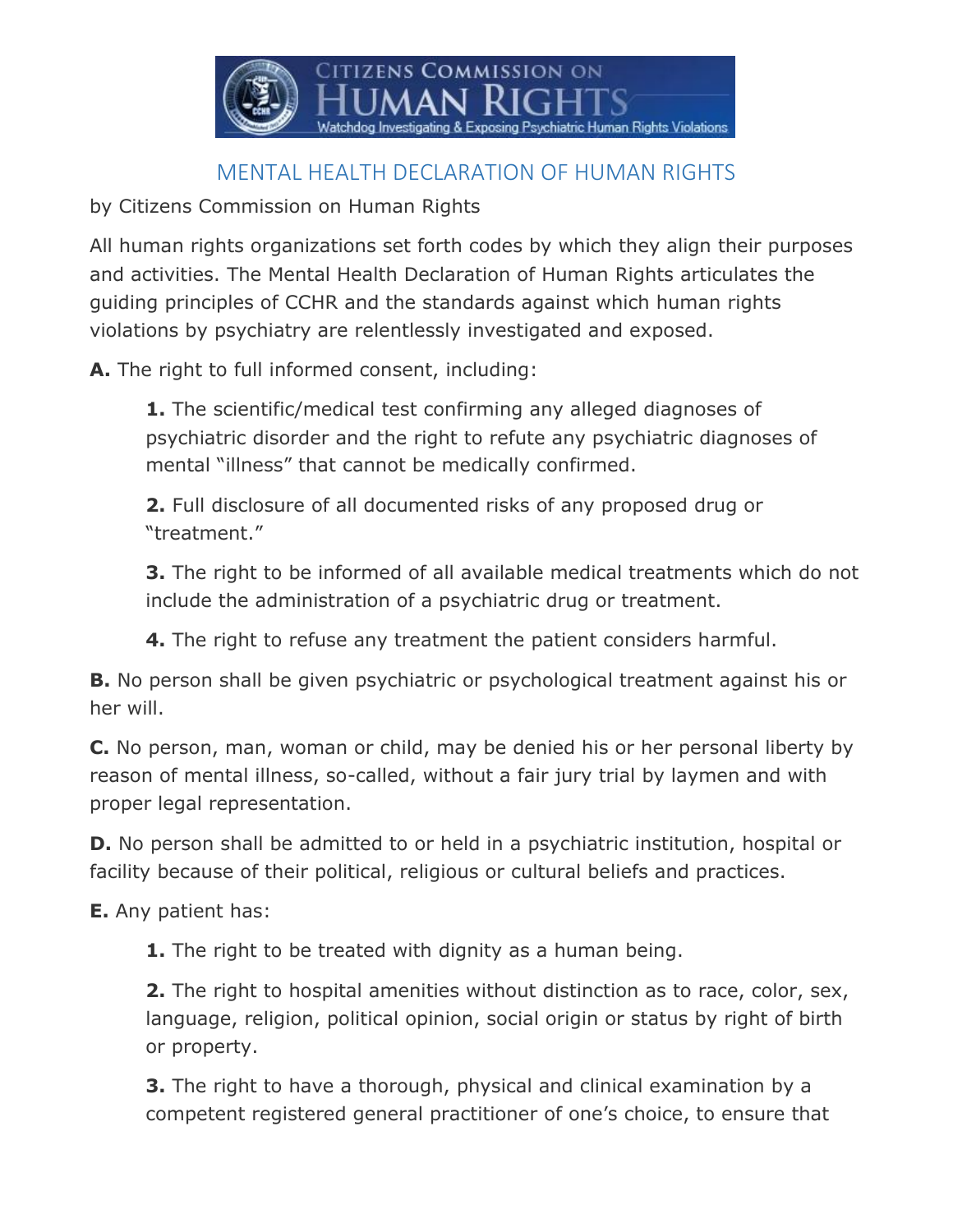one's mental condition is not caused by any undetected and untreated physical illness, injury or defect and the right to seek a second medical opinion of one's choice.

**4.** The right to fully equipped medical facilities and appropriately trained medical staff in hospitals, so that competent physical, clinical examinations can be performed.

**5.** The right to choose the kind or type of therapy to be employed, and the right to discuss this with a general practitioner, healer or minister of one's choice.

**6.** The right to have all the side effects of any offered treatment made clear and understandable to the patient, in written form and in the patient's native language.

**7.** The right to accept or refuse treatment but in particular, the right to refuse sterilization, electroshock treatment, insulin shock, lobotomy (or any other psychosurgical brain operation), aversion therapy, narcotherapy, deep sleep therapy and any drugs producing unwanted side effects.

**8.** The right to make official complaints, without reprisal, to an independent board which is composed of nonpsychiatric personnel, lawyers and lay people. Complaints may encompass any torturous, cruel, inhuman or degrading treatment or punishment received while under psychiatric care.

**9.** The right to have private counsel with a legal advisor and to take legal action.

**10.** The right to discharge oneself at any time and to be discharged without restriction, having committed no offense.

**11.** The right to manage one's own property and affairs with a legal advisor, if necessary, or if deemed incompetent by a court of law, to have a State appointed executor to manage such until one is adjudicated competent. Such executor is accountable to the patient's next of kin, or legal advisor or guardian.

**12.** The right to see and possess one's hospital records and to take legal action with regard to any false information contained therein which may be damaging to one's reputation.